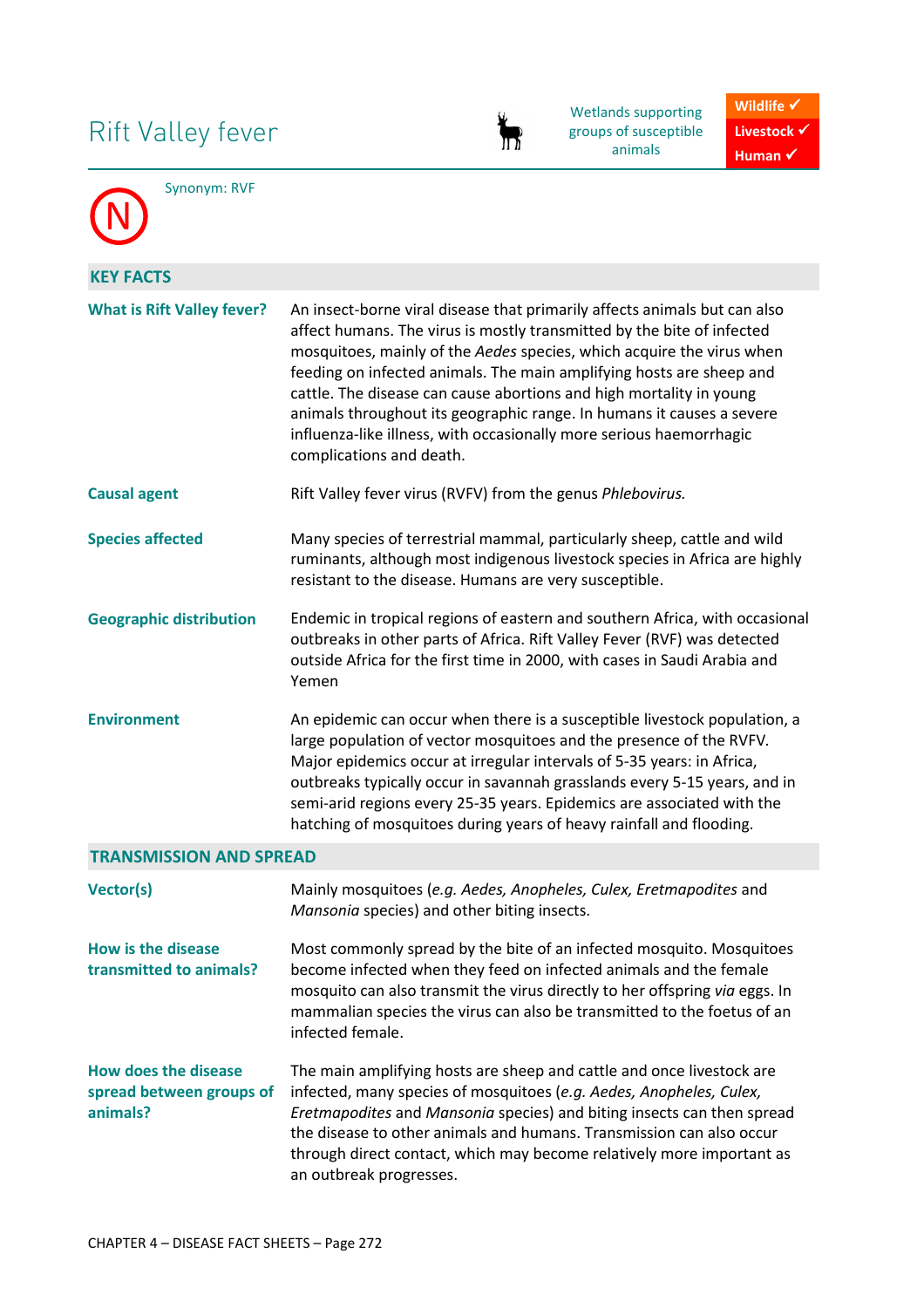**How is the disease transmitted to humans?**  Humans can be infected through the bite of an infected mosquito, but most reported cases occur through contact with the blood or organs of infected animals, through the handling of animal tissue during slaughtering or butchering, assisting with animal births, conducting veterinary procedures, or from the disposal of carcases or foetuses. The disease may be spread by ingesting the unpasteurised or uncooked milk of infected animals. The virus can also be transmitted vertically to the human foetus.

#### **IDENTIFICATION AND RESPONSE**

| <b>Field signs</b>                        | There may be a sudden onset of large numbers of abortions in sheep<br>('abortion storms' with up to 100% of a flock affected), goats, cattle or<br>camels and deaths in lambs, kids or calves, a high neonatal mortality, and<br>the presence of liver lesions which may be particularly severe in foetuses<br>and newborn animals. Jaundice may be noted in surviving lambs. There is<br>a higher risk of an outbreak in irrigated areas or if there is surface flooding<br>in savannah or semi-arid areas followed by prolonged rains, if the<br>mosquito populations are high, and if there is concurrent illness. |
|-------------------------------------------|-----------------------------------------------------------------------------------------------------------------------------------------------------------------------------------------------------------------------------------------------------------------------------------------------------------------------------------------------------------------------------------------------------------------------------------------------------------------------------------------------------------------------------------------------------------------------------------------------------------------------|
|                                           | Humans may suffer from influenza-like symptoms which can include fever,<br>headache, muscular pain, weakness, nausea, sensitivity to light, loss of<br>appetite and vomiting. Recovery usually occurs within 4-7 days.<br>Complications can lead to ocular disease (with loss of vision),<br>meningoencephalitis, hepatitis, haemorrhagic fever and occasionally<br>death.                                                                                                                                                                                                                                            |
| <b>Recommended action if</b><br>suspected | Contact and seek assistance from animal and human health professionals<br>immediately if there is any illness in livestock and/or people. RVF is a<br>notifiable disease and suspected cases must be reported immediately to<br>local and national authorities and the OIE                                                                                                                                                                                                                                                                                                                                            |
| <b>Diagnosis</b>                          | Isolation of the causative agent by health professionals is needed for a<br>definitive diagnosis. For dead animals, whole blood, liver, lymph nodes and<br>spleen are preferable tissues for detecting the virus. In live animals and<br>humans, diagnosis is usually made by testing blood/serum.                                                                                                                                                                                                                                                                                                                    |

### **PREVENTION AND CONTROL IN WETLANDS**

| <b>Overall</b> | <b>Environmental (habitat) management</b>                                                                                                                                                                                                  |
|----------------|--------------------------------------------------------------------------------------------------------------------------------------------------------------------------------------------------------------------------------------------|
|                | Encourage mosquito predators and their access to mosquito breeding<br>habitats:                                                                                                                                                            |
|                | Connect shallow water habitat (mosquito breeding areas) with deep-<br>$\blacksquare$<br>water habitat > 0.6m (favoured by larvivorous fish) with steep sides,<br>through meandering channel connections, deep ditches and tidal<br>creeks. |
|                | Include at least some permanent or semi-permanent open water.<br>$\mathcal{L}_{\mathcal{A}}$                                                                                                                                               |
|                | Construct artificial homes or manage for mosquito predators such as<br>$\mathcal{L}_{\mathcal{A}}$<br>bird, bat and fish species.                                                                                                          |
|                | Reduce mosquito breeding habitat:                                                                                                                                                                                                          |
|                | Reduce the number of isolated, stagnant, shallow (2-3 inches deep)<br>ш<br>areas.                                                                                                                                                          |
|                | Cover or empty artificial containers which collect water.<br>$\mathcal{L}_{\mathcal{A}}$                                                                                                                                                   |
|                | Manage stormwater retention facilities.<br><b>COL</b>                                                                                                                                                                                      |
|                | Strategic manipulation of vegetation.<br><b>COL</b>                                                                                                                                                                                        |
|                | Vary water levels.<br>a.                                                                                                                                                                                                                   |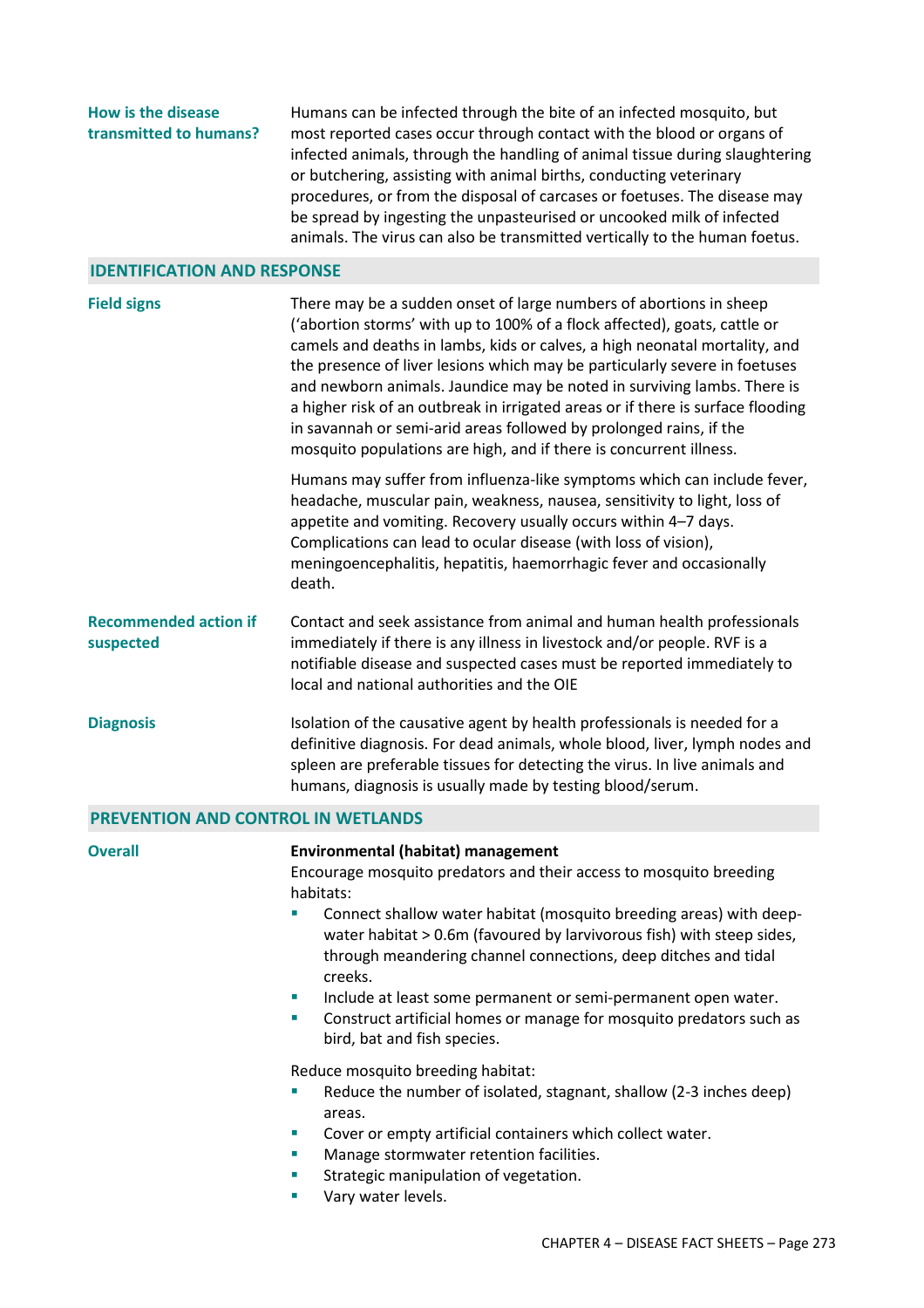- Construct a vegetation buffer between the wetland and adjacent land to filter nutrients and sediments.
- Install fences to keep livestock from entering the wetland to reduce nutrient loading and sedimentation problems.

In ornamental/more managed ponds:

- Add a waterfall, or install an aerating pump, to keep water moving and reduce mosquito larvae. Natural ponds usually have sufficient surface water movement.
- Keep the surface of the water clear of free-floating vegetation and debris during times of peak mosquito activity.

# **Vector control (chemical)**

It may be necessary to use alternative mosquito control measures if the above measures are not possible or ineffective:

- Use larvicides in standing water sources to target mosquitoes during their aquatic stage. This method is deemed least damaging to nontarget wildlife and should be used before adulticides. However, during periods of flooding, the number and extent of breeding sites is usually too high for larvicidal measures to be feasible.
- Use adulticides to spray adult mosquitoes.
- The environmental impact of vector control measures should be evaluated and appropriate approvals should be granted before it is undertaken.

# **Biosecurity**

Protocols for handling sick or dead wild animals and contaminated equipment can help prevent further spread of disease:

- Avoid contact with livestock where possible.
- Wear gloves whilst handling animals and wash hands with disinfectant or soap immediately after contact with each animal.
- Change or disinfect gloves between animals.
- Change needles and syringes between blood collection from different animals.
- Wear different clothing and footwear at each site and disinfect clothing/footwear between sites.
- Disinfect field equipment between animals and sites.

#### **Monitoring and surveillance**

- Regular inspection of sentinel herds (small ruminant herds located in geographically representative areas) in high risk areas such as locations where mosquito activity is likely to be greatest (*e.g.* near rivers, swamps and dams). As a general guide, sentinel herds should be sampled twice to four times annually, with an emphasis during and immediately after rainy seasons.
- In livestock, clinical surveillance for abortion with laboratory confirmation and serology, and disease in humans in areas known to have had outbreaks.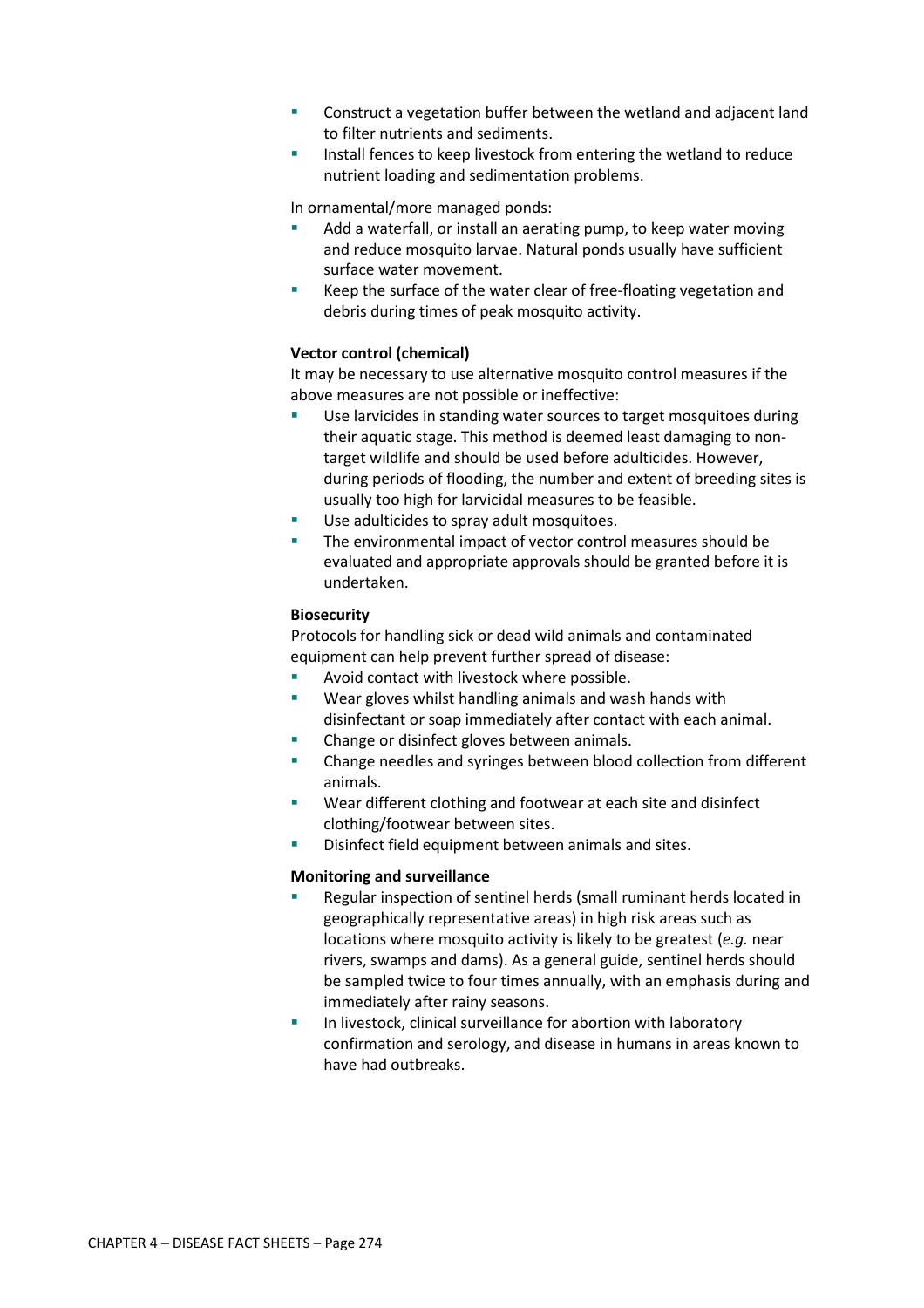| <b>Livestock</b>           | Vaccination<br>×<br>Animal vaccination must be implemented prior to an outbreak.<br>Consider vaccination of all trade animals at 9-12 months of age.<br>Vaccination in outbreak areas is not recommended.<br>Restrict or ban the movement of livestock to slow the expansion of<br>$\mathcal{L}_{\mathcal{A}}$<br>the virus from infected to uninfected areas:<br>Livestock should not be moved into/out of the high-risk epizootic<br>areas during periods of greatest virus activity, unless they can be<br>moved to an area where no potential vector species exist (such as<br>at high altitudes).<br>All trade should cease once pre-epidemic conditions have been<br>$\overline{\phantom{a}}$<br>recognised and until at least six months after the last evidence of<br>virus activity.<br>Bury animals rather than butchering them as freshly dead animals are<br>×<br>a potential source of infection. |
|----------------------------|----------------------------------------------------------------------------------------------------------------------------------------------------------------------------------------------------------------------------------------------------------------------------------------------------------------------------------------------------------------------------------------------------------------------------------------------------------------------------------------------------------------------------------------------------------------------------------------------------------------------------------------------------------------------------------------------------------------------------------------------------------------------------------------------------------------------------------------------------------------------------------------------------------------|
| <b>Wildlife</b>            | RVF is thought to occur in endemic cycles between wild African ruminants<br>and mosquitoes, with little apparent disease. For control of disease in<br>captive collections of wild ruminant species, guidelines above for livestock,<br>habitat and vector management may be applicable.                                                                                                                                                                                                                                                                                                                                                                                                                                                                                                                                                                                                                       |
| <b>Humans</b>              | In the epidemic regions, thoroughly cook all animal products (blood, meat<br>and milk) before eating them.                                                                                                                                                                                                                                                                                                                                                                                                                                                                                                                                                                                                                                                                                                                                                                                                     |
|                            | Avoid contact with livestock where possible $[\triangleright$ Biosecurity section above].                                                                                                                                                                                                                                                                                                                                                                                                                                                                                                                                                                                                                                                                                                                                                                                                                      |
|                            | Reduce the chance of being bitten by mosquitoes:<br>Wear light coloured clothing which covers arms and legs.<br>Use impregnated mosquito netting when sleeping outdoors or in an<br>ш<br>open unscreened structure.<br>Avoid mosquito-infested areas or stay indoors when mosquitoes are<br>ш<br>most active.<br>Use colognes and perfumes sparingly as these may attract<br>ш<br>mosquitoes.<br>Use mosquito repellent when outdoors. Note that some repellents<br>cause harm to wildlife species, particularly amphibians. Wash hands<br>before handling amphibians.<br>Use citronella candles and mosquito coils in well ventilated indoor<br>$\mathcal{L}_{\mathcal{A}}$<br>areas.<br>Use mesh screens on all doors and windows.<br>×                                                                                                                                                                      |
| <b>IMPORTANCE</b>          |                                                                                                                                                                                                                                                                                                                                                                                                                                                                                                                                                                                                                                                                                                                                                                                                                                                                                                                |
| <b>Effect on wildlife</b>  | RVF is thought to occur in endemic cycles between wild African ruminants<br>and mosquitoes with little apparent disease. African buffalo and domestic<br>buffalo are considered 'moderately' susceptible with mortalities of less<br>than 10%. Camels, equids and African monkeys including baboons are all<br>considered 'resistant' with infection being inapparent. Birds, reptiles and<br>amphibians are not susceptible to RVF.                                                                                                                                                                                                                                                                                                                                                                                                                                                                           |
| <b>Effect on livestock</b> | Pregnant livestock are most severely affected with abortion of nearly<br>100% of foetuses. Lambs and kids are most at risk with mortalities of 70-<br>100%, followed by sheep and calves (20-70%), and then adult cattle, goats<br>and domestic buffalo (<10%).                                                                                                                                                                                                                                                                                                                                                                                                                                                                                                                                                                                                                                                |